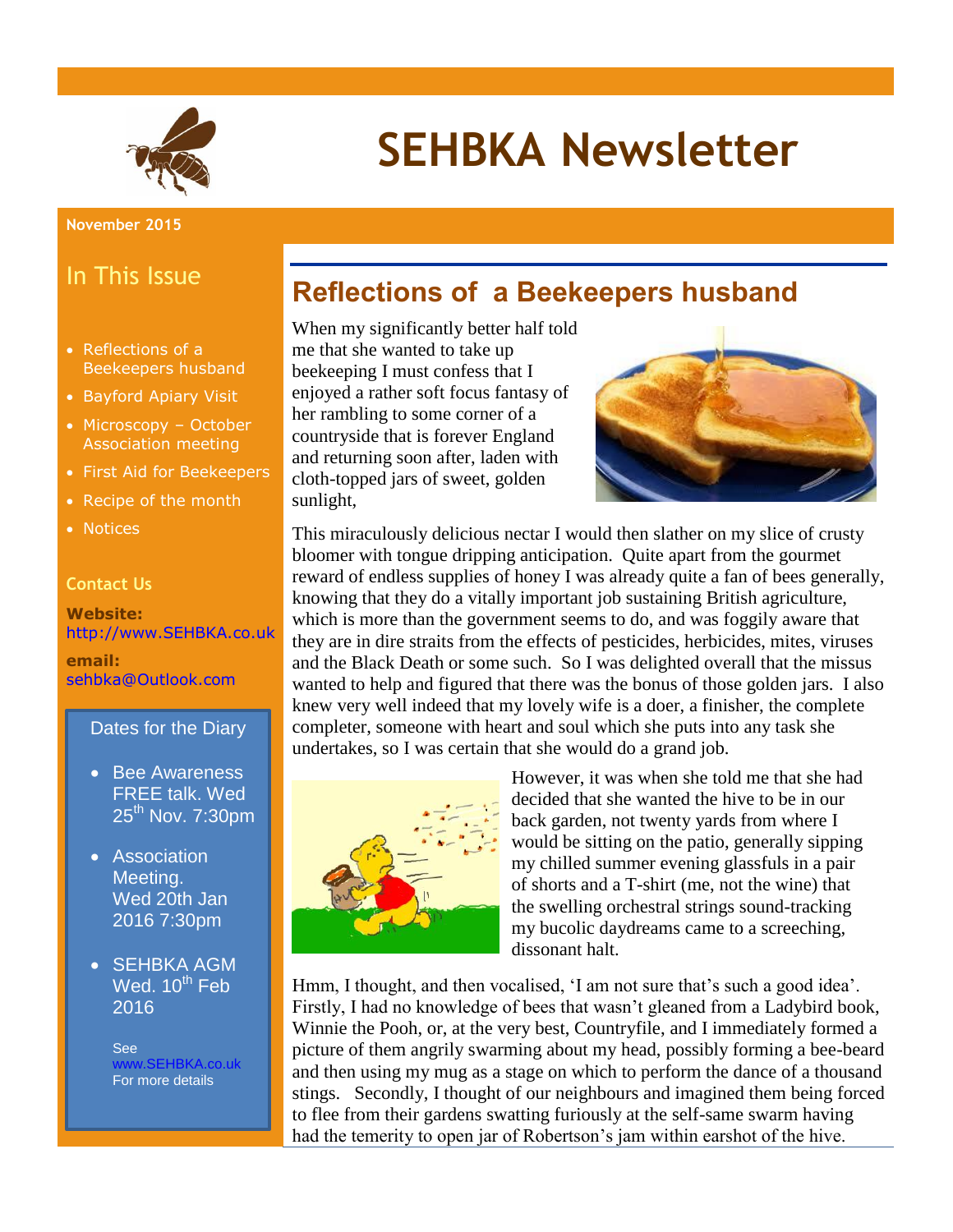And thirdly I couldn't see where the hive could reasonably go. Our garden is a bijou 25 yards by 15, from back door to rear wall and fence to fence, and quite open to our neighbours' gardens. And finally I could also see myself, I'll be honest about my laziness here, being roped in to help when all I want from a summer's afternoon in the garden is the aforementioned glass or two of wine and/or an uninterrupted view of any test match that was gracing our telly.

Unlike the swarms of my imagination my objections were swatted aside with common sense, reason and promises that we would see how it went, and so I gave way with milder misgivings, and she joined a beekeeping group and took a course. So, for the next few weeks I was regaled with amazing facts about bees and their ways, looked on as she looked far into the distance while picturing how this would all work, and then listened to more amazing facts.

And then one day she came home with a hive. My misgivings stirred but did not rear their ugly heads and fly from my lips because I could see that my beloved was profoundly affected by what was going on and what the future held and I knew that my doubts had no place in her happy, hopeful day. I did my bit by buying a notebook with bees on it for her to record important things in. Then I opened a bottle while keeping a weather eye on the newly installed hive and its denizens.

Very soon they became a part of the furniture. The missus dressed up like a biohazard cleaner and had the occasional look inside while I loitered on the patio, and the odd beekeeper came to check things over with a practised eye and everything else went along as normal.

As it happens having a hive of really rather beautiful bees in the garden has been a revelation and, generally, a delight. Seeing them go relentlessly about their business I have developed an admiration for them and their work ethic which I know is based largely on anthropomorphism of Disneyesque proportions but is nonetheless genuine. I now also realise that the bees are absolutely no trouble as long as you don't do anything drastically stupid and that they more important things to be getting on with than bothering me whether I am in shorts or not. This sets them several rungs up the ladder of popularity above midges and other nippy little bugs that seem to treat my legs as a cheap and cheerful buffet every summer, and even puts them almost on a par with our cats who contribute nothing to the household but are, admittedly, more welcome on my lap.



Sometimes I even wander down to the bottom of the garden and watch the bees buzz in and out of the hive like a demented, speeded up version of Heathrow in holiday season, hearing them sshhhzzz past me without the slightest interest in my presence. I have also now donned the weird white suit that reminds me of a scientist about to inspect a failing nuclear reactor, and watched as the hive is opened and examined, standing in the middle of the ensuing cloud of bees who instinctively and fearlessly set about to defending their home while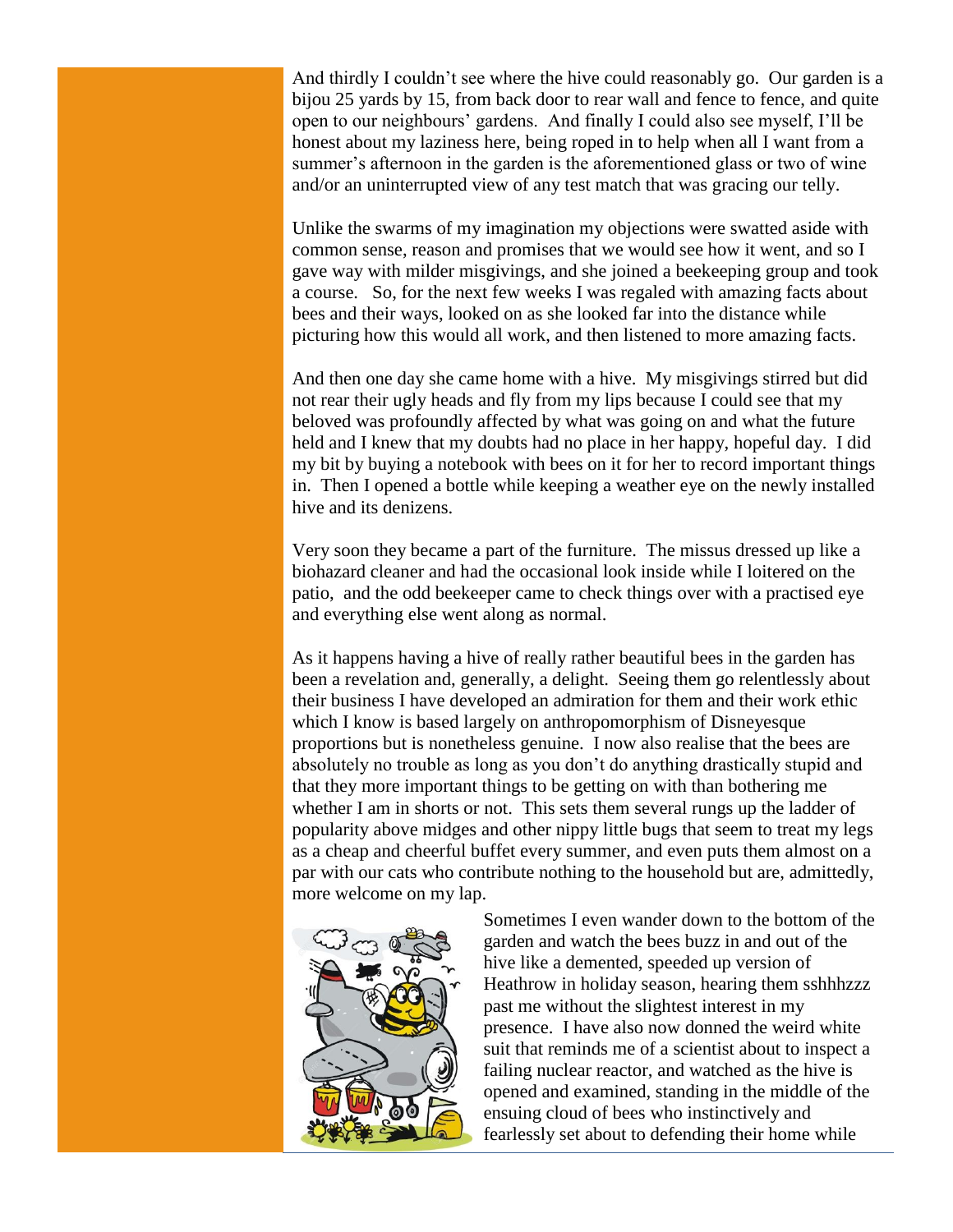many of their sisters feverishly gather up the means to fly away and start again if necessary. In such circumstances it is easy to imagine the immense amount of effort and sacrifice that goes on so that we can enjoy their produce of their labours. It is a powerful, and strangely moving spectacle, and I have come to realise that the honey really is a bonus over and above the pleasure and fascination that these wonderful little beings provide.

This is not to say that there is not a downside. We have had a minor run in with a neighbour stung by a bee that may have been one of ours. Tansy has been stung several times (an accepted hazard of beekeeping I am told and accept) and I have been stung three times (an accepted hazard of being a beekeeper's idiot husband I am told). But do you know what? I forgive the little buggers, regardless of what I shouted at the time. It would have been the blooper reel to end all blooper reels had it been filmed, and was the result of an ill-fitting suit that pushed my face against the mesh and gave the little charmers the chance to vent their fury in the traditional manner. I didn't think I would at the time but I have forgiven them entirely. They had not invaded my space. I had very much invaded theirs. An Englishman's castle has nothing on a bee's.

I have tested the shorts and white wine theory many times now, and have never been in the slightest bit bothered by the bees that come and go at the end of the garden in an endless stream until dusk slows the traffic and darkness sees the landing strip shut down for the night. It is true that we no longer sit on the small patch of pebbles that prior to the hives arrival we used to visit to catch the last of the sun's rays, but that is a small price to pay for the presence of these little miracles. I even find myself acting like a right know it all when people hear that we have bees in my garden, indulgently explaining what the bees do, how far and how high they will go, how long they live and how much honey a single bee will make in its lifetime. It is encouraging that almost all the listeners who hear me blather about it are genuinely intrigued and often shocked by the life cycle and production capacity of a bee. I would like to think that my small scale evangelism on their behalf has spread a little of the respect that I have developed for them.

And of course we have now enjoyed the jars of golden sunlight that I had dreamed about. It was, and is, definitely worth it. *(Many thanks to Steve Farrow for this article)* 

#### APIARY MEETING AT BAYFORD HOUSE

On Sunday  $25<sup>th</sup>$  August, the rain started to fall from 12 am and continued, but when Peter & I arrived at Bayford Church, the rain stopped and blue skies appeared. 15 members arrived and we decided to visit the bees. Many of the new members were surprised at how lovely the gardens are and that peacocks plus guinea fowl roam around. Roy who is our apiary manager, explained to the newcomers that the hives were National, Commercial and a WBC, and promptly organised the newcomers in going through the hives. I'm sure many found the experience of going through other types of hives interesting. After the inspection, members walked back to where Gill was providing the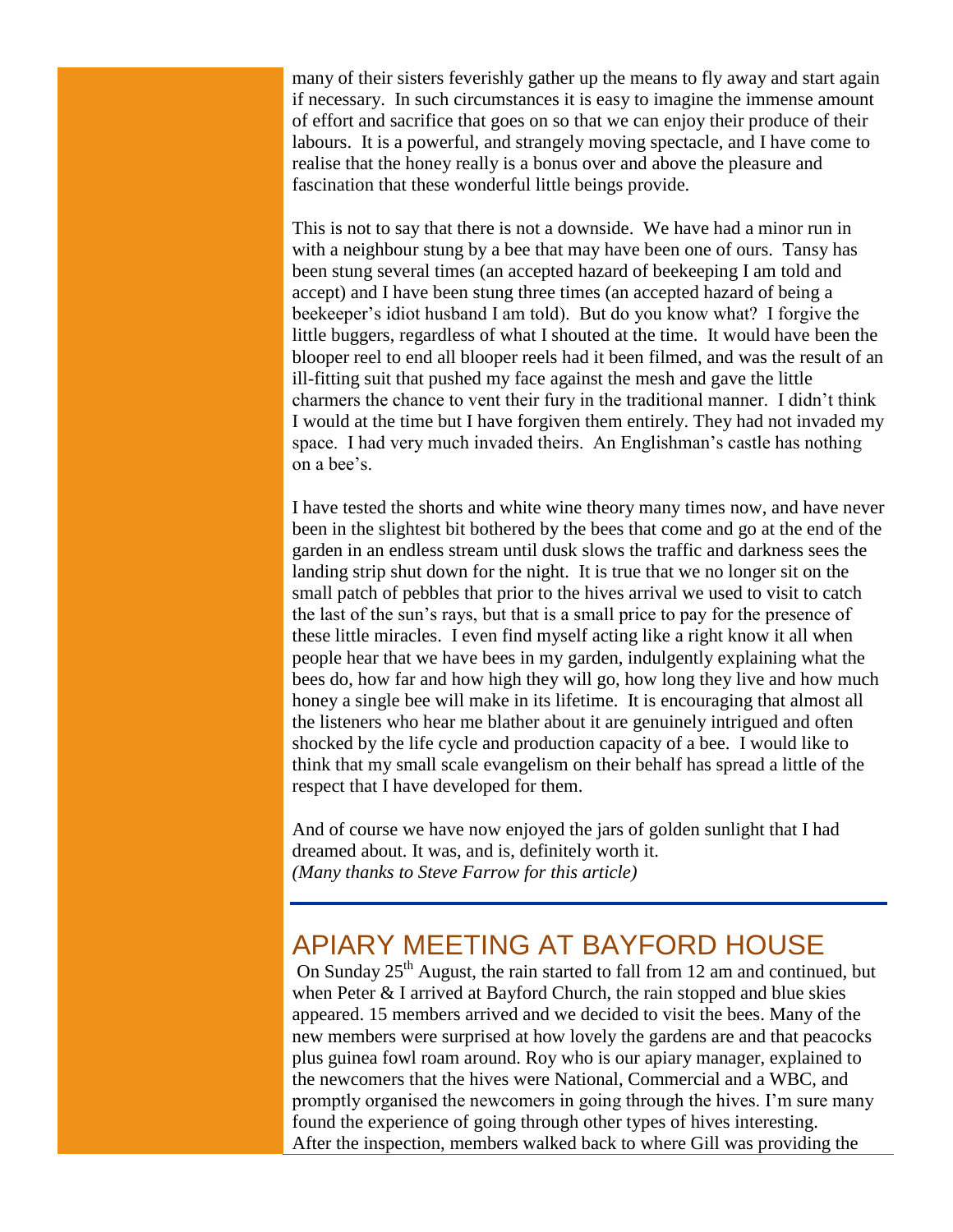Teas and Coffee. Alan's wife Janet, had very kindly, made a Ginger & honey cake which was a real treat. Whilst we were there, Jennifer Rowly who owns the house and gardens, came over for a chat, followed by her son. I've known Jennifer for 41 years and her father Neville Woodward was my mentor and the chairman of our association for many years. *(Article by Derek Driver.)*

#### Microscopy – October Association Meeting

At our October meeting, Roy Cropley kindly brought along six microscopes and after we had tea & coffee gave a talk on the different types of pollen which we then had a chance to see in close up via his microscopes. Later, we examined bees close up, looking at the complexity of the two sets of wings along with the hooks which join them together. Richard Mode brought along a box of slides of bee parts, which his father had given him when he was a boy which he shared with the group for us all to enjoy. Derek Driver on behalf of the members, thanked Roy for his talk and the use of his equipment.

If any member has an idea or subject they wish the committee to consider for our winter meetings, please contact Peter Cairns.

### Emergency First Aid for Beekeepers



This event, organized by Hertfordshire Beekeepers Association, was attended by about 15 beekeepers from across the Hertfordshire associations. It was an extremely useful afternoon as the highly experienced nurse trainer,

(Andrea Wooley – who has written articles for Beecraft on this topic), explained exactly what happens to the body in anaphylactic shock from different stings and the body's allergic responses. She reassured participants that only 4 people die per year from venom anaphylaxis in this country, and these are more likely to involve wasp stings than bee and usually these involve other complications, such as stroke or heart attack, or asthma, or choking. Also not every emergency at the apiary will be due to stings, it could be an allergic reaction to some foods, medicines or contact with animal allergens, heart attack or stroke.

#### IT IS GOOD TO BE AWARE OF ALL POTENTIAL RISK BUT IT WAS STRESSED DURING THE AFTERNOON THAT REAL EMERGENCY INCIDENTS ARE RARE.

Andrea engaged every participant, taking questions and 'myth busting' some of our out dated ideas, based on up to date research. Here are some of the more useful ones with practical tips should anyone become involved in an emergency at the apiary;

 Repeat experience of receiving stings does NOT guarantee immunity nor resistance to anaphylaxis. Research demonstrates that the chance of becoming less reactive to stings is about 50:50 with most people's reactions worsening with repeat stings, although there will always be exceptions.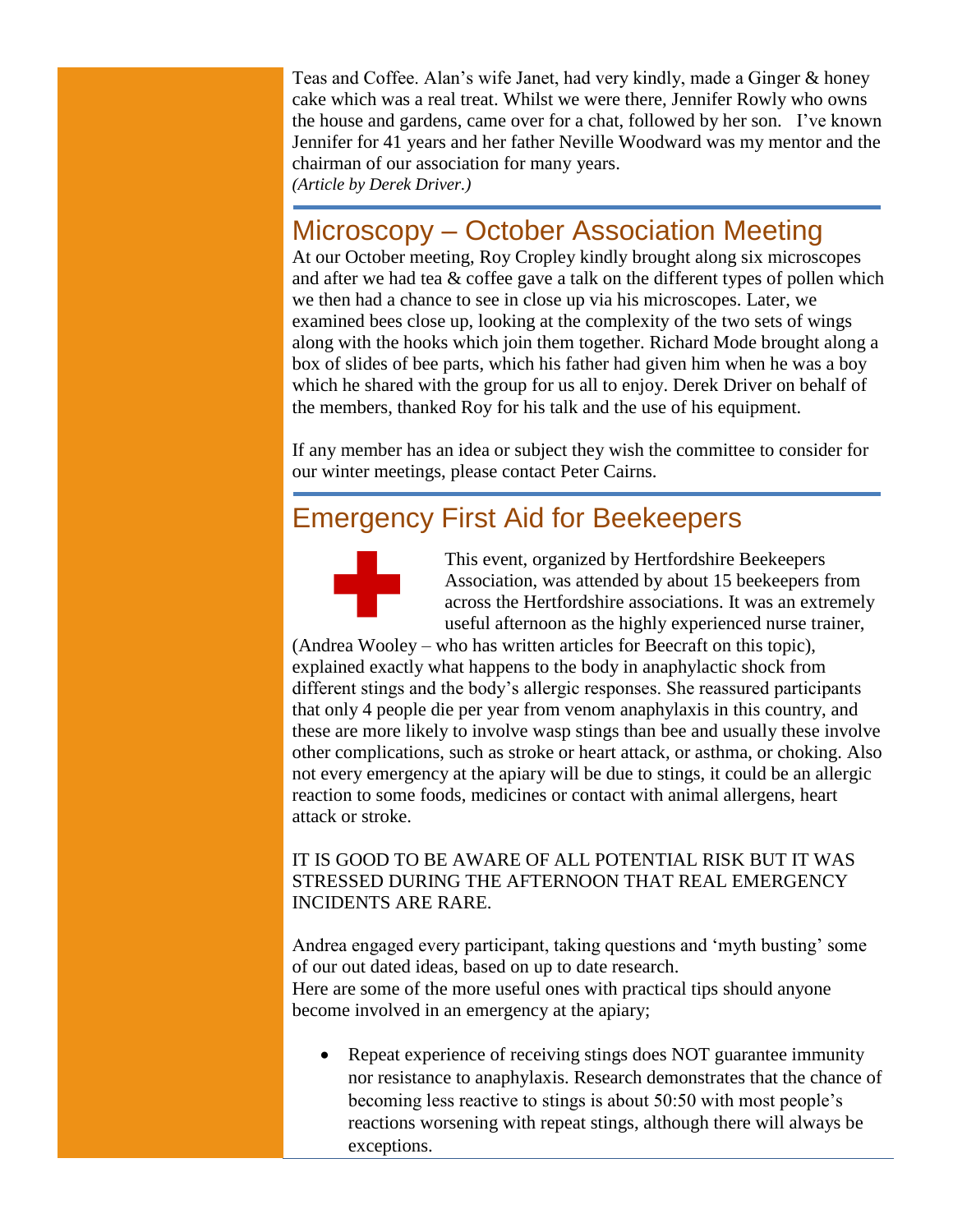- Wasp and Hornet venom is very different to Bee and Bumble bee venom – so if you have been stung, and badly reacted to one type of insect it won't necessarily mean you react badly to the other!
- Take an anti-histamine tablet from over the counter pharmacies prior to attending your apiary. They take approx. 20 minutes to get into the system.
- As apiaries are often in remote places, it is best to access bees and apiaries in pairs. If you go alone, reactions to stings can happen very quickly before a person may have time to phone for help. If this isn't possible tell someone how long you will be. **Always call 112 from a mobile which you keep accessible at all times as the emergency services can find you by GPS.**
- Make certain your mobile phone has a signal at your apiary and a fully charged battery each time you visit. Can you use it with your gloves on? Can we get bee gloves that are touch screen sensitive these days?
- Carry a contact card/emergencies card with allergies/medicines taken and contact numbers on it in you bee suit pocket.
- Ensure you don't block emergency access with your own vehicle park so that they might still get access if necessary. Consider placing an emergencies numbers sign up at your apiary so members of the public know who to call?
- Signs/symptoms can vary so watch out for breathing problems, loss of consciousness, dizziness, fainting, pale skin, hives, flushing, or sudden changes in skin colour, slow or very fast heart-beat, runny nose, vomiting, swelling around tongue and lips and throat. Often accompanied by a feeling of dread/high anxiety. Reaction can occur within 2-10 minutes or can sometimes take several hours and do not always occur immediately, so continue to monitor someone even if they appear to be ok and recover from stings quickly at first. A second Epipen can be administered while waiting for emergency services if a person deteriorates after 2-5 minutes of receiving a first dose of adrenalin from the Epipen. This suggests that if required, it may be best to carry two Epipens.
- If anaphylaxis is suspected Call emergency services immediately on 112 and get away or get them away from the bees as quickly as possible and when safely removed from apiary, remove the person's veil, any tight clothing around the neck and ask them to lie down. Be ready to place them in the recovery position. Andrea gave participants training in CPR (resuscitation - see NHS site [http://www.nhs.uk/conditions/accidents-and-first](http://www.nhs.uk/conditions/accidents-and-first-aid/pages/cpr.aspx)[aid/pages/cpr.aspx](http://www.nhs.uk/conditions/accidents-and-first-aid/pages/cpr.aspx) and we were all given the opportunity to practice this with 're-sus' dummies.
- Andrea suggested having perhaps a wheel barrow at the apiary in case the person collapses and you have to get them away from the bee colonies? It is best not to get stung yourself and emergency services will not endanger themselves, so it is best to get away from angry bees immediately to an area where help can be administered quickly and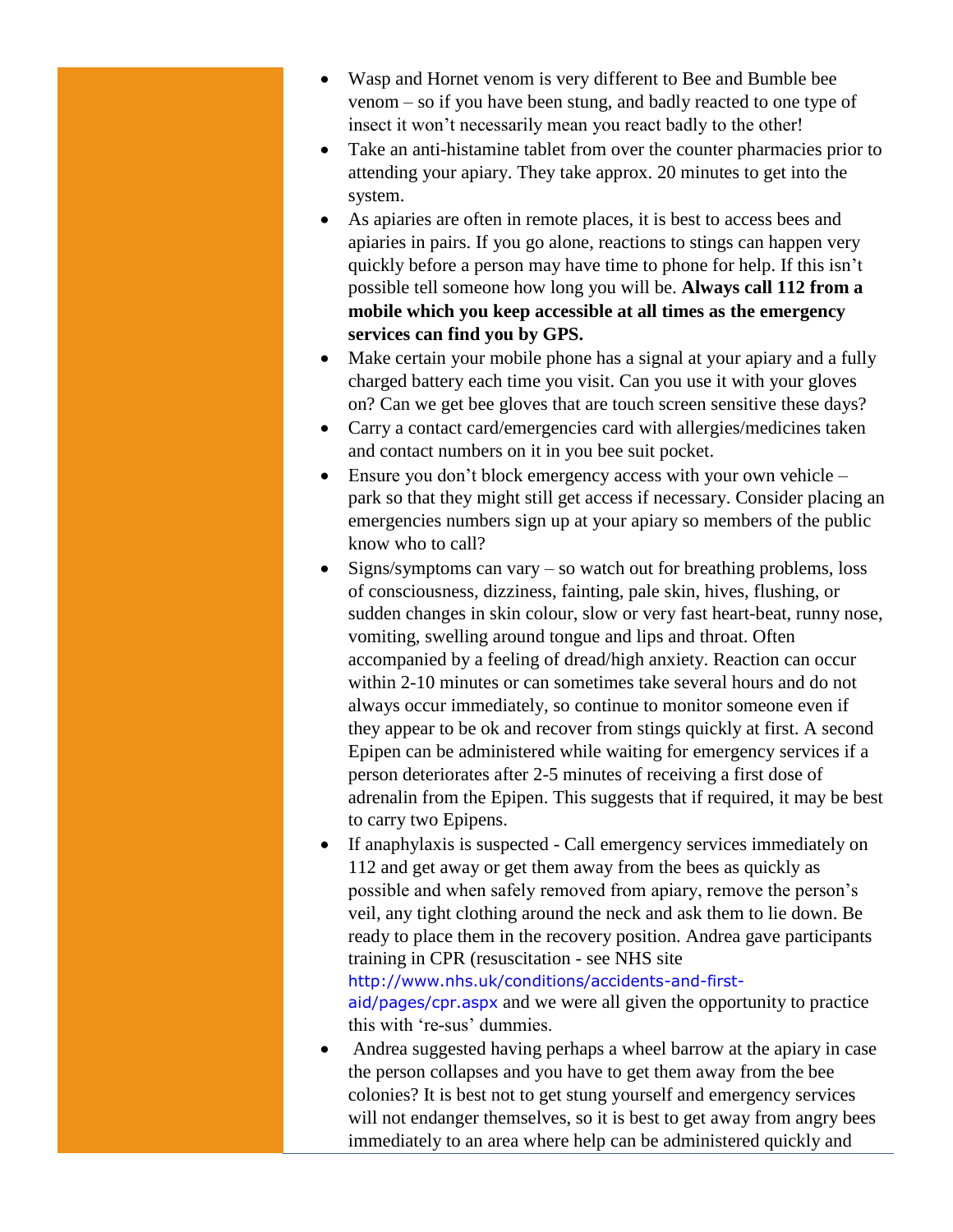safely.

- If anyone carries an Epipen, (it administers an adrenalin dose), please do place it in an accessible pocket and tell the person you are with where it is and how to use it. Most have instructions on the side – make sure you don't try to administer it through a seam on the bee suit as it can go through clothing but may not administer the full dose if it has to go through several layers.
- Epipens carry an adult dose but Andrea said if a child is in anaphylactic shock the adult dose could possibly be administered, as the dosage would cause less harm than potential death from anaphylaxis. There is a national register with a good website, with reminders of expiry dates given to the public, [www.epipen.co.uk](http://www.epipen.co.uk/) which it was suggested anyone carrying an Epipen reads and signs up to.
- If you have to administer an Epipen and the person seems ok emergency services must still be contacted and will attend as this is always a medical emergency and the person needs to be monitored for potential complications.

It was an extremely good afternoon in all and the trainer stressed it is always best to be prepared although as mentioned earlier incidents are extremely rare! We are hoping to invite Andrea along soon to give a similar training to SEHBKA members. Any feedback on this topic – please give to our committee. Thank you *(Article by Tina Rawlings)*

## **Recipe of the month**

#### **Sweet Potato and Honey 'Healthy' Chocolate Brownies**

*This isn't as sweet as ordinary brownies as it is sweetened only with our gorgeous honey, the sweet potato adds moisture, the cacao is a wonderful superfood and there's no wheat!*

*Makes 8*

125g rice flour – *you can substitute this with any plain flour* 75g raw cacao powder – *one of the most amazing superfoods, rich in antioxidants which help our immune systems fight winter viruses!* ¼ teaspoon baking powder 175g sweet potato, cooked and mashed to a puree 250g Honey – *best is runny!* 175g butter, melted – *I use unsalted* 1 egg ¼ teaspoon vanilla extract Preheat the oven to 180 degrees C/350 degrees F/gas mark 4. Sift the rice flour, cacao powder and baking powder into a bowl. Place the potato puree, honey, vanilla extract, melted butter and egg into another bowl and mix

together well. Then stir in the dry ingredients. Pour the brownie mixture into a rectangular shallow cake tin lined with baking parchment and bake for 20-25 minutes, until set on top but gooey in the middle. Cool in the tin, then cut into 8 pieces. Serve with cream or crème fraiche and a few mint leaves.